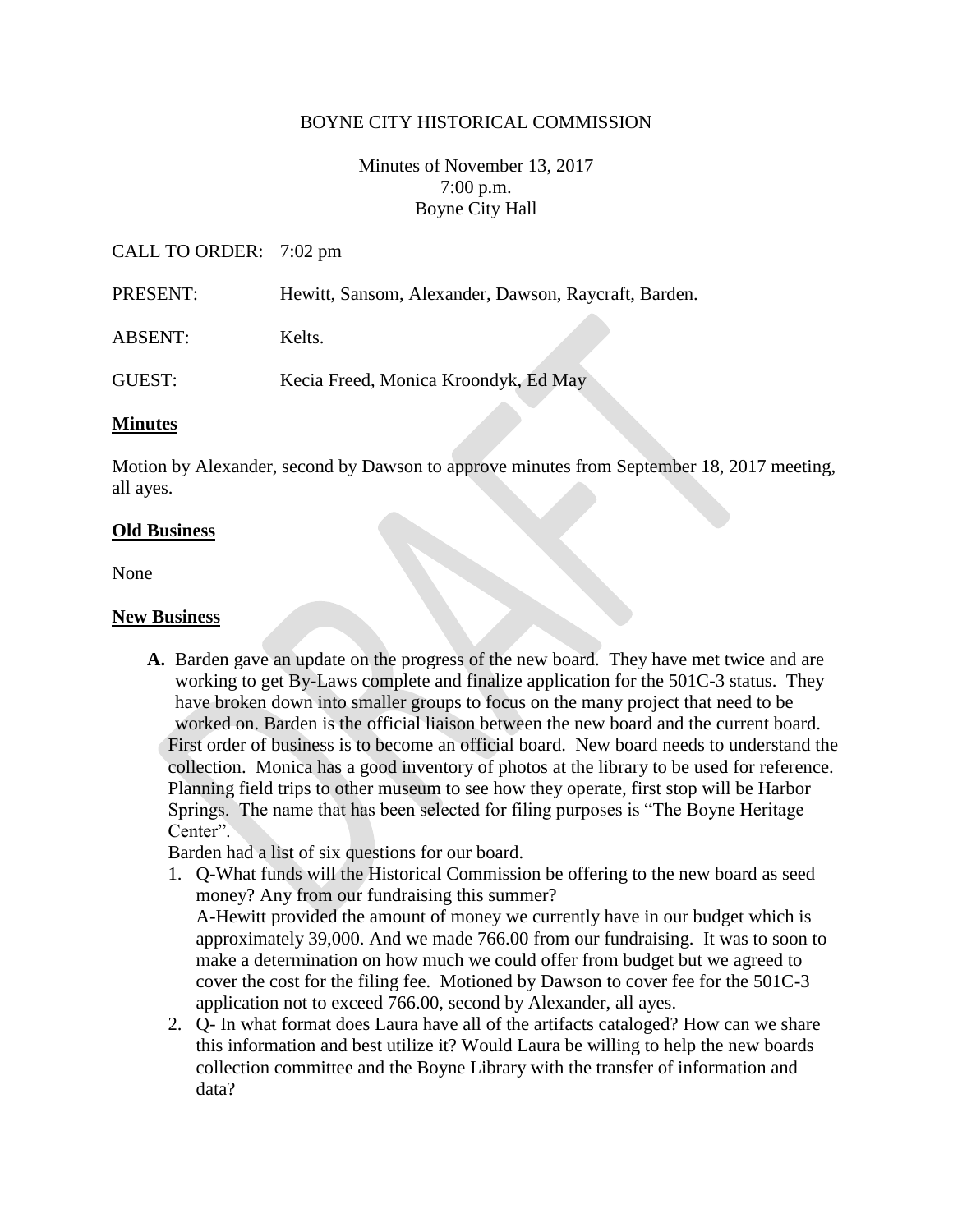A-Sansom photographed and cataloged each item as she packed it away. It was later redone for Joe to look at and new catalog numbers were assigned. Most of the collection is color coded by categories, such as books, and pictures. The boxes that were done over were labeled for permit display and rotating display and not to be used. Monica explained that the library has additional licensed for Past Perfect software and would give the museum on so we can share information easier.

Ed May will volunteer to enter info into Past Perfect. May will need access to collection. Need location to move items to so he can work on this.

May has turned over his entire collection to the Library. With the Past Perfect program you can type in a location, name or place and it will pull everything related to it.

May shared that when he was scanning the museum photos he found some to have moisture issues and he was concerned about making sure we had proper storage. We will have to look and see if we need to repack boxes.

May will digitize all items. Monica mentioned that she will see about having Georgiana and Patrick to help. May will take box home to work on it. It was decided not to move any of the artifacts at this time only the framed pictures to be photographed here at city hall.

Archival sleeves will be needed and storage units needed.

Barden suggested we do it all at one time.

Alexander said we need to come up with a plan.

Sansom said that all our lose photos have been digitized by the library and the only ones not done are framed.

May said he can photograph framed pictures once they are cleaned up good. We figure we have approximately 100 framed photos. All are wrapped and in storage.

Its was estimated that it would take May one week to photograph all the framed pictures. Once we secure a location at city hall for him he can start work.

3. Q-I would like to have a discussion about the care and responsibility of the artifacts during the transition period. Ed May and appointed library employee have volunteered time to work on data entry. I want everyone on the current Historical Commission to feel 100% comfortable with what is done with the artifacts, because we need to start compiling the inventory and properly store everything. What are some possible plans and procedures for the new board to go through all of the artifacts, by prioritizing artifacts, excluding the moving of very large pieces a time? I want to make sure everyone is comfortable with the individuals that will be archiving the artifacts.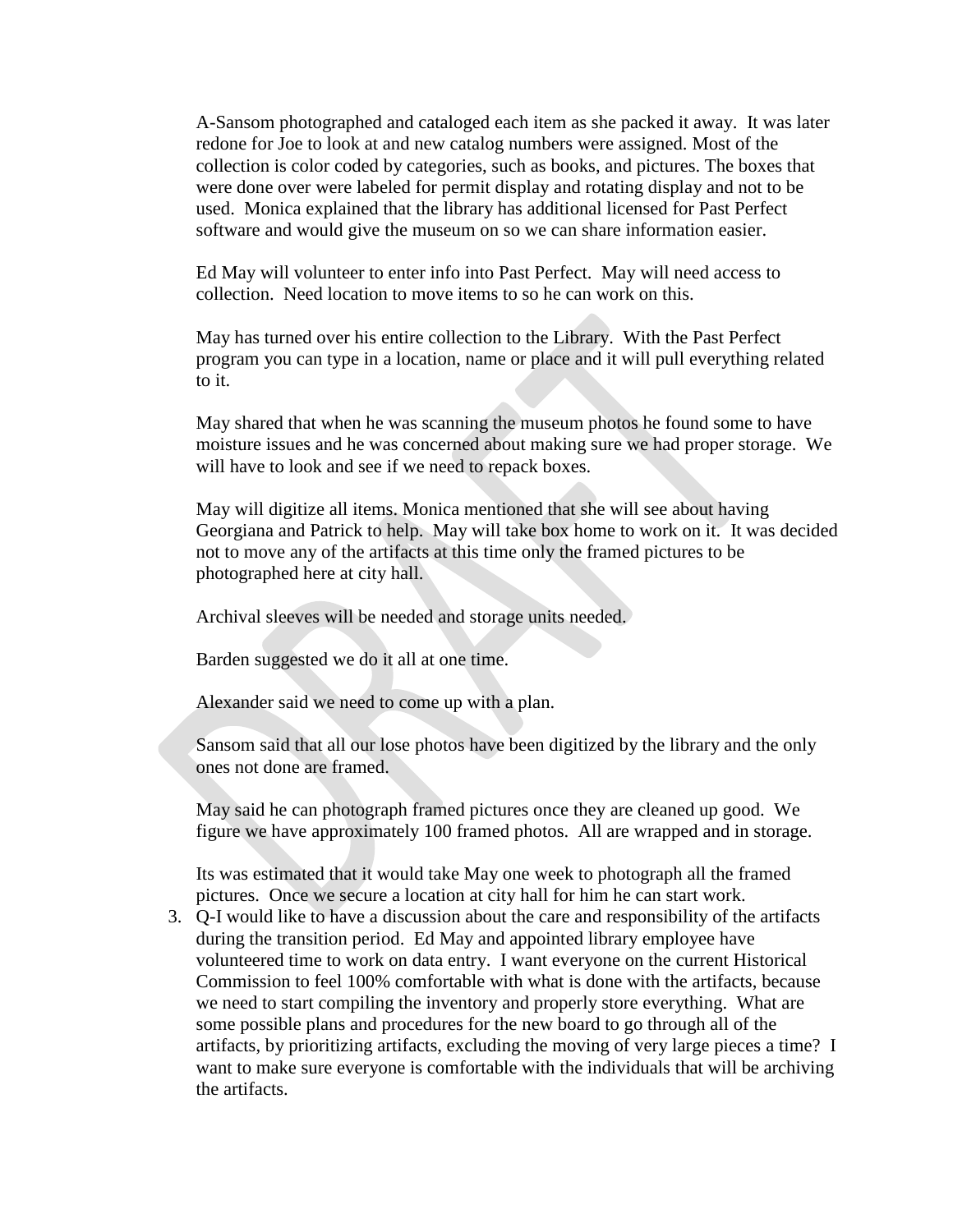A-It was explained were and how items are packed and stored at this time. We do not have any space available to bring them to city hall for viewing and cataloging. With the pictures that Sansom has taken and the cataloging that she did and the older documents that were used for receipting accepted items we should be able to piece this together. Hewitt to get copies of documents for new board to look over and down load photos on a flash drive.

- 4. Q-Joe, has he completed his agreement? We need clarity on this whole issue. A-Discussion between the board and Kecia took place. Many questions were asked about the storyline indicated in the agreement and Kecia was able to explain the process behind it. Once discussion was over board was ready to approve final payment to Project Arts & Ideas, motioned by Alexander, second by Raycraft to make final payment, all ayes.
- 5. Q-What does the Commission expect to see form the new board before we go before the City Commission for their "blessings"?
	- A- Sansom explained that she felt she would like to see specific visions, have Non-profit status, funding and revenue to move forward. Raycraft said that once the application for the 501C-3 is filed you can start fundraising you would just need to use someone to facilitate your money. City to hopefully handle that for new board.
- 6. Q-Based on updates from Barden, any thoughts or questions?
	- A- Barden indicated that an attorney should look over everything. May mentioned Steve Sawyer a retired attorney living in the area who does some volunteering with legal issues and may help us. Alexander asked what is the new board's scope. Guidelines of what will be the area (range) for the new museum. The focus needs to stay Boyne City, not other communities. Dawson talked about some overlapping will need to be done regarding the area. Barden said this is still being discussed. The story is Boyne City but outside influences are also a part of this. Similar to the way the Chamber went from City to Area. Kecia said the theory will be Boyne City and surrounding area. So many levels of the area to tell the story. These may not be necessary for permanent displays but rotating displays and possible lectures series. Sansom said the hub will basically be Boyne City with touches of the area. Kroondyk added from a fundraising aspect they will help us support the museum. Raycraft said that to relate to surrounding areas do interactive displays monthly. Concerned about Heritage in the name and what it represents. Kecia explained that in order to file for the 501C-3 the new board had to provide a name so the agreed on "The Boyne Heritage Center". Name change for DBA can be changed to something else. Branding may need to be done.

A lot of the overall vision and direction for the new museum are in the original packets.

**B.** Dawson said she was under whelmed with the presentation by Joe. Discussion of the report from Joe vs. the agreement continued. Some felt the storyline was lacking but that he met requirements.

Kecia gave explanation of the storyline, thematic or chronological. Originally Joe thought thematic but they referred back to the RFP.